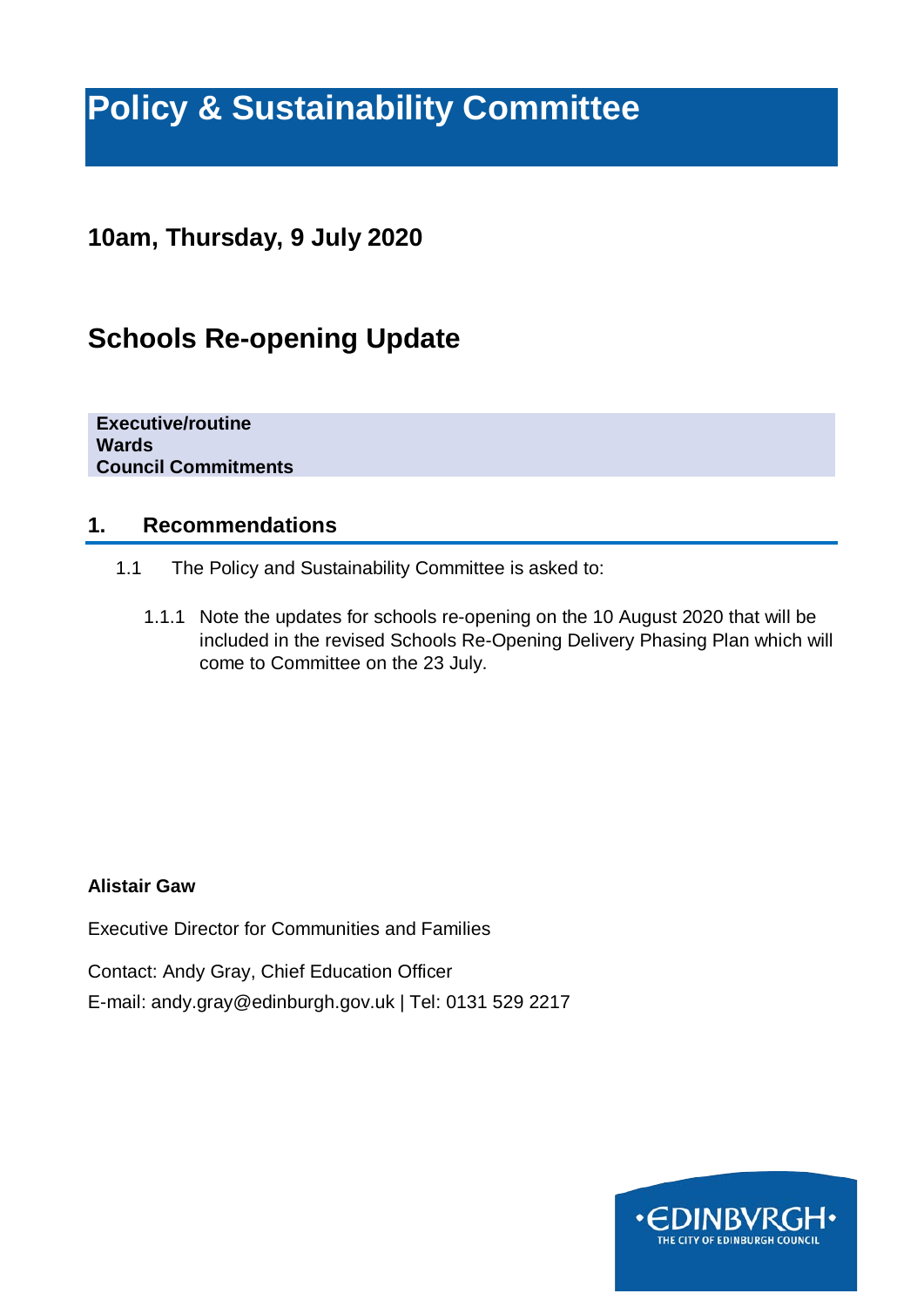# **Schools Re-opening Update**

#### **2. Executive Summary**

2.1 The City of Edinburgh Council has developed a Local Authority Delivery Phasing Plan as required by the Scottish Government of all local authorities in response to the COVID-19 pandemic and the route-map that sets out the phased lifting of restrictions. The update sets out the steps the Council has taken since the report was taken to Committee on the 25 June 2020 to reopen schools from 10 August 2020.

#### **3. Background**

- 3.1 An addendum approved at the full Council meeting on the motion by Councillor Burgess on – "Requests that an update on agreed actions is included in the report on School Return coming to the Policy & Sustainability committee on 9 July."
- 3.2 Recognising that the statement of the Deputy First Minister on 23 June meant that implementation of Phase 4 rather than Phase 3 was now the objective for the return to school in August.
- 3.3 An updated Schools Re-opening Delivery Phasing Plan will be brought to the Policy and Sustainability Committee on the 23 July.

#### **4. Main report**

- 4.1 This update provides reassurance that the following areas are subject to intense activity and will be reported more fully on the 23 July 2020 at Policy and Sustainability.
- 4.1.1 Communications
- 4.1.2 Development of the Contingency model
- 4.1.3 Hygiene Measures
- 4.1.4 School closure plans
- 4.1.5 Pupils unable to attend school
- 4.1.6 Transport
- 4.1.7 Closing the Attainment Gap
- 4.1.8 Workforce Availability/ Addressing the Shortfall
- 4.1.9 Costings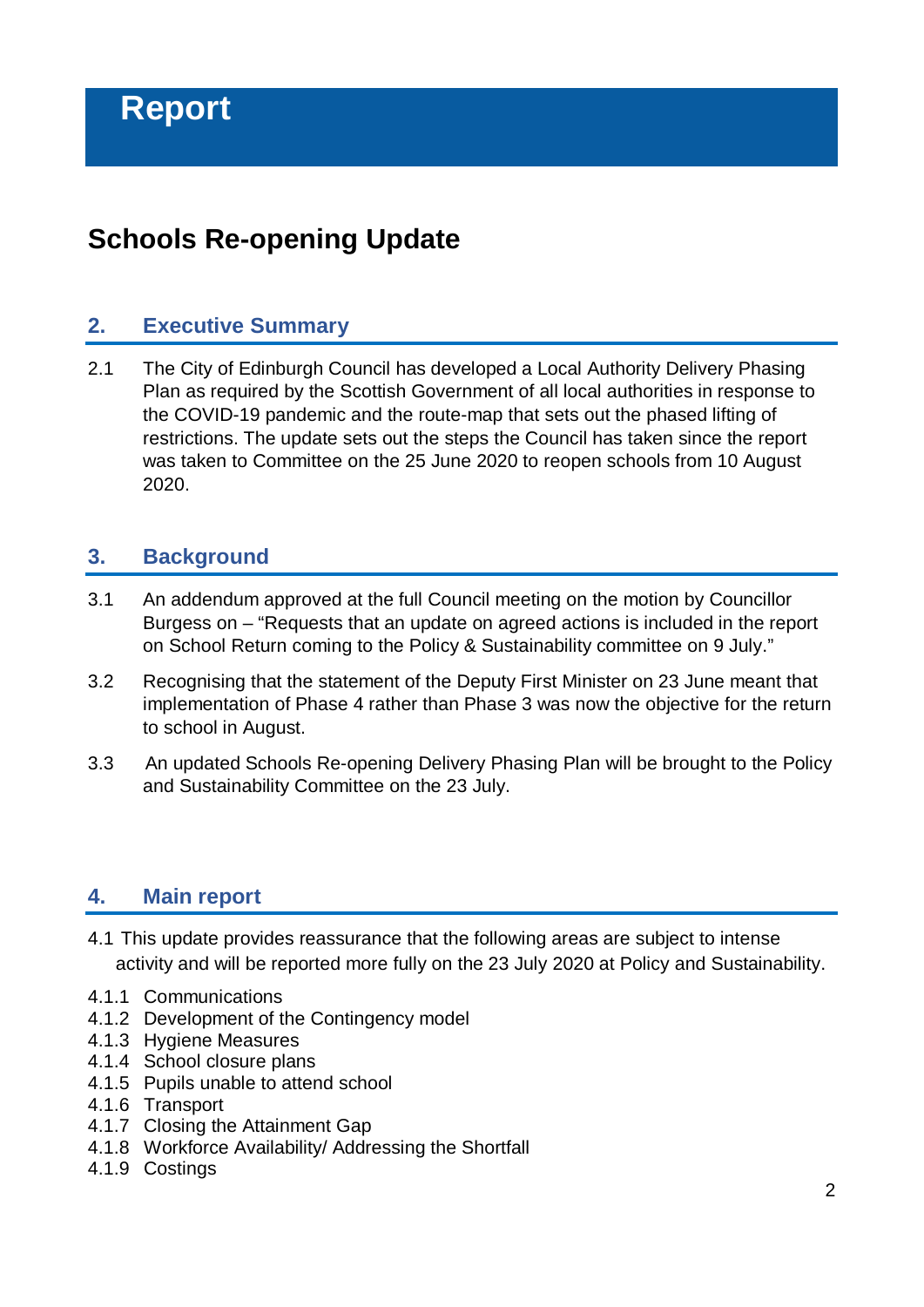### **5. Next Steps**

- 5.1 Continue discussions with Scottish Government as a matter of urgency the costings for both 100% return and contingency model, including the impact on other Council budgets should the council not be supported by an extra uplift in funding.
- 5.2 Continue to develop Local Authority Phased Delivery Plan, in line with Scottish Government quidance (announcements on expected dates 9<sup>th</sup> and 30<sup>th</sup> July).
- 5.3 Continue to communicate with parents and carers throughout the summer on national and city-wide developments and arrangements for individual schools.
- 5.4 Agree to make representation to the Scottish Government to request that testing is made available in schools, particularly for teachers and other staff.

#### **6. Financial impact**

6.1 The financial impact of opening schools at 100% and at 50% is detailed in Appendix 1.

### **7. Stakeholder/Community Impact**

- 7.1 Regular and ongoing consultation and engagement with relevant Trade Unions
- 7.2 Consultative Committees and Locality Consultative Committees have been held with parents on 3, 16 and 17 and  $24<sup>th</sup>$  June 2020.
- 7.3 Parental surveys in March and current survey on impact of proposals on child care.

#### **8. Background reading/external references**

N/A

#### **9. Appendices**

9.1 Appendix 1 Schools Re-opening Costings